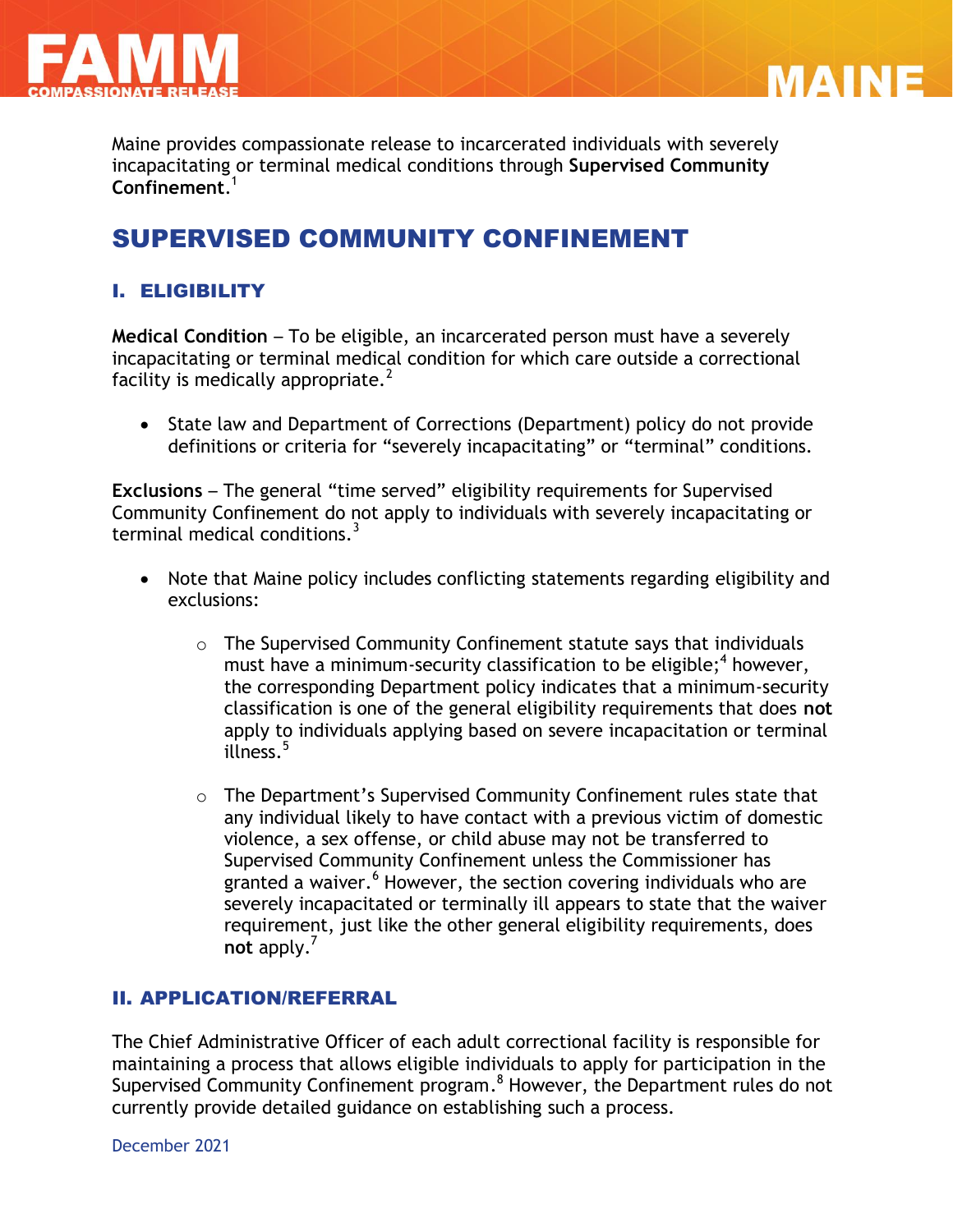To start the general Supervised Community Confinement process, Department rules state that an incarcerated individual must submit an application to the facility's Community Programs Coordinator or other designated staff at least two months in advance of the proposed transfer.<sup>9</sup>

- The rules do not provide information on whether the application process is different for an incarcerated person who is severely incapacitated or terminally ill.
- The rules also do not address whether someone else can submit an application on behalf of an individual.

## III. DOCUMENTATION AND ASSESSMENT

**Medical Determination: Director of Medical Care** – The Department's Director of Medical Care is responsible for determining whether individuals have a severely incapacitating or terminal medical condition and whether care outside of the correctional facility is medically appropriate.<sup>10</sup>

- Department rules state that the Commissioner may approve a transfer to Supervised Community Confinement for an individual who is severely incapacitated or terminally ill "through any process" determined to be appropriate.<sup>11</sup> However, the process described in the rules is not specific to those with medical conditions and appears to apply to all requests for Supervised Community Confinement.
- It is not clear from Department rules whether the required medical determination happens before, after, or simultaneously with the general process involving the evaluation and review processes discussed below.

**Initial Determination: Community Program Coordinator – The facility's Community** Program Coordinator or other designated staff member makes an initial determination as to whether an individual is eligible for Supervised Community Confinement. If so, the application is referred to the Unit Management Team.<sup>12</sup>

**Review: Unit Management Team** – In considering an individual for transfer to Supervised Community Confinement, the Unit Management Team reviews all of the following:<sup>13</sup>

- Institutional adjustment;
- Compliance with individualized case plans;
- Criminal history;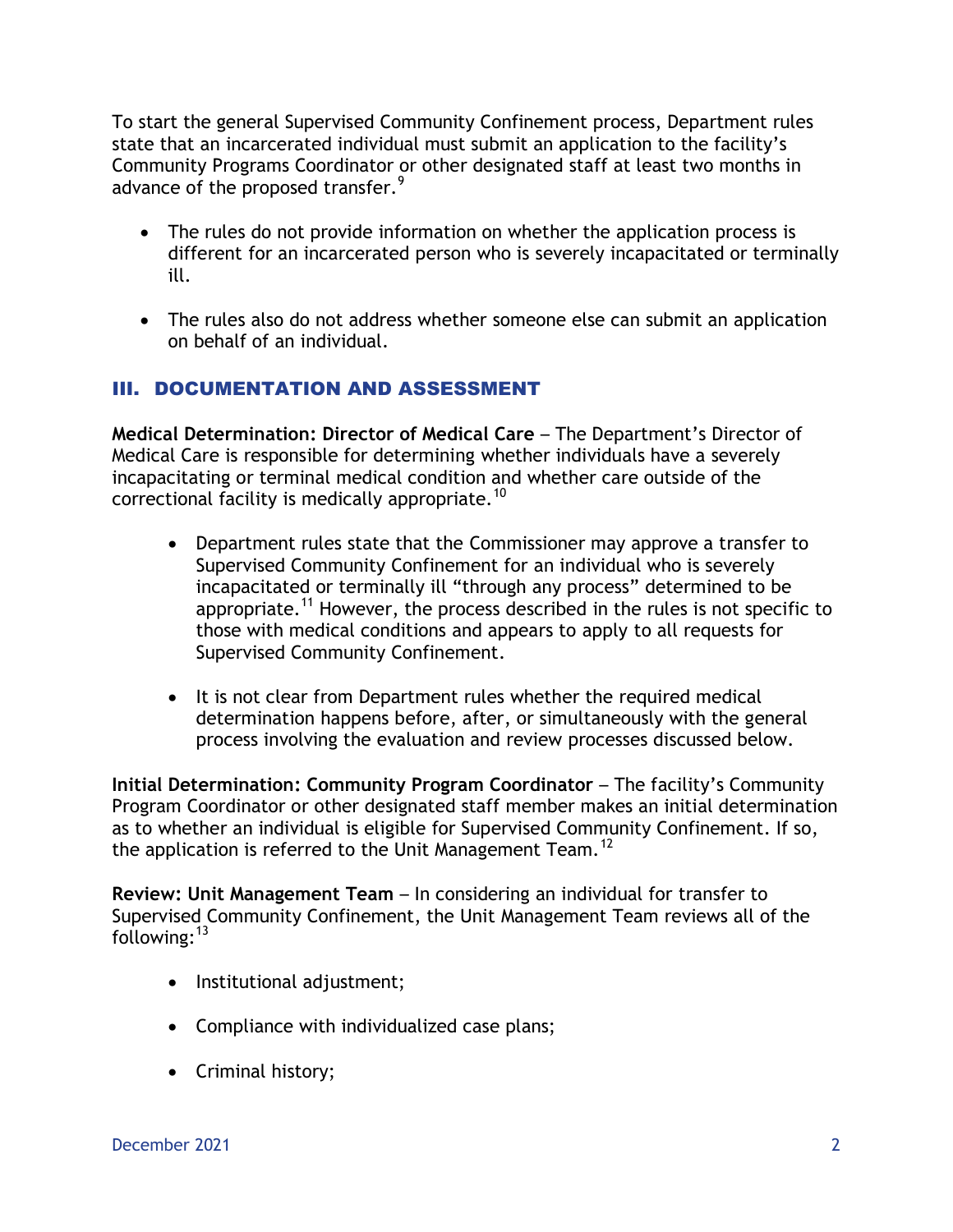- History of revocation while on supervision in the community;
- History of violating conditions of release;
- Any previous violations of a community transition program or the Supervised Community Confinement program;
- Community risk assessment;
- Safety of the public and the individual;
- Behavior, conduct, and "social" attitudes;
- Work record;
- Mental and emotional stability;
- Suitability of the proposed residence;
- Adequacy of the plan for work, education, and/or treatment; and
- Any other relevant factors.

#### IV. DECISION

**Decision-Maker** – The Department Commissioner, or the Commissioner's designee, makes all decisions to approve or deny requests for Supervised Community Confinement.<sup>14</sup>

#### **Conditions**

- Environment Incarcerated individuals transferred to Supervised Community Confinement are generally required to live in an approved hospital or other care facility, such as a nursing home, residential care facility, or a licensed hospice program.<sup>15</sup> Individuals must consent to a transfer from the correctional facility to the proposed setting.<sup>16</sup>
	- $\circ$  If the Commissioner approves, individuals can also receive approved hospice services or other care services at home.<sup>17</sup>
- Other Conditions Maine law includes a list of mandatory conditions for those transferred to Supervised Community Confinement, including curfews, travel restrictions, and work requirements.<sup>18</sup> The Department Commissioner can exempt those who are transferred to Supervised Community Confinement for medical reasons from any of the otherwise mandatory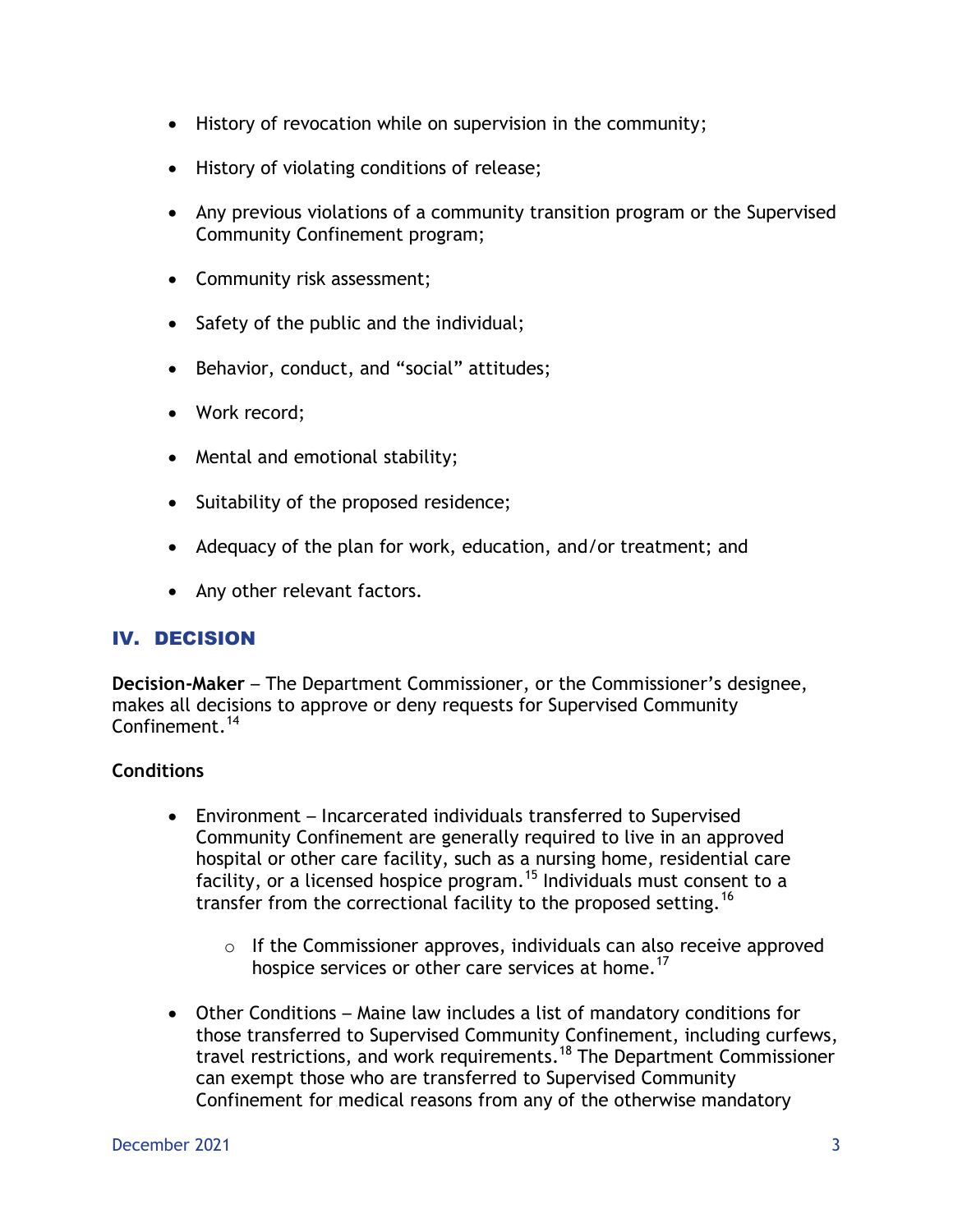conditions that are not appropriate or applicable.<sup>19</sup>

 $\circ$  Note that one of those mandatory conditions is that individuals must pay for their own health care.<sup>20</sup>

## V. POST-DECISION

**Denials and Appeal Rights** – All decisions related to Supervised Community Confinement transfers are at the complete discretion of the Commissioner (or the Commissioner's designee) and may not be appealed. $^{21}$ 

**Supervision** – The Regional Correctional Administrator of each adult community corrections region is responsible for supervising individuals while on Supervised Community Confinement.<sup>22</sup>

**Medical Updates** – Individuals transferred to Supervised Community Confinement must provide information about their medical conditions or care at any time the Commissioner requests.<sup>23</sup>

**Revocation/Termination** – The Commissioner can revoke Supervised Community Confinement if: (1) an individual fails to comply with a request for medical or care information; (2) the Department's Director of Medical Care determines that an individual no longer has a severely incapacitating or terminal medical condition; or (3) care outside a correctional facility is not medically appropriate.<sup>24</sup>

## VI. REPORTING/STATISTICS

The Department reported the following statistics:

- In 2019, the Department approved 67 individuals (32 men and 35 women) for Supervised Community Confinement.<sup>25</sup> However, the Department did not specify the number of placements it granted due to severe incapacitation or terminal illness and did not respond to FAMM's request for that information.
- In 2020, the Department approved 168 individuals (100 men and 68 women) for Supervised Community confinement.<sup>26</sup> Again, the Department did not specify the number of placements it granted due to severe incapacitation or terminal illness and did not respond to FAMM's request for that information.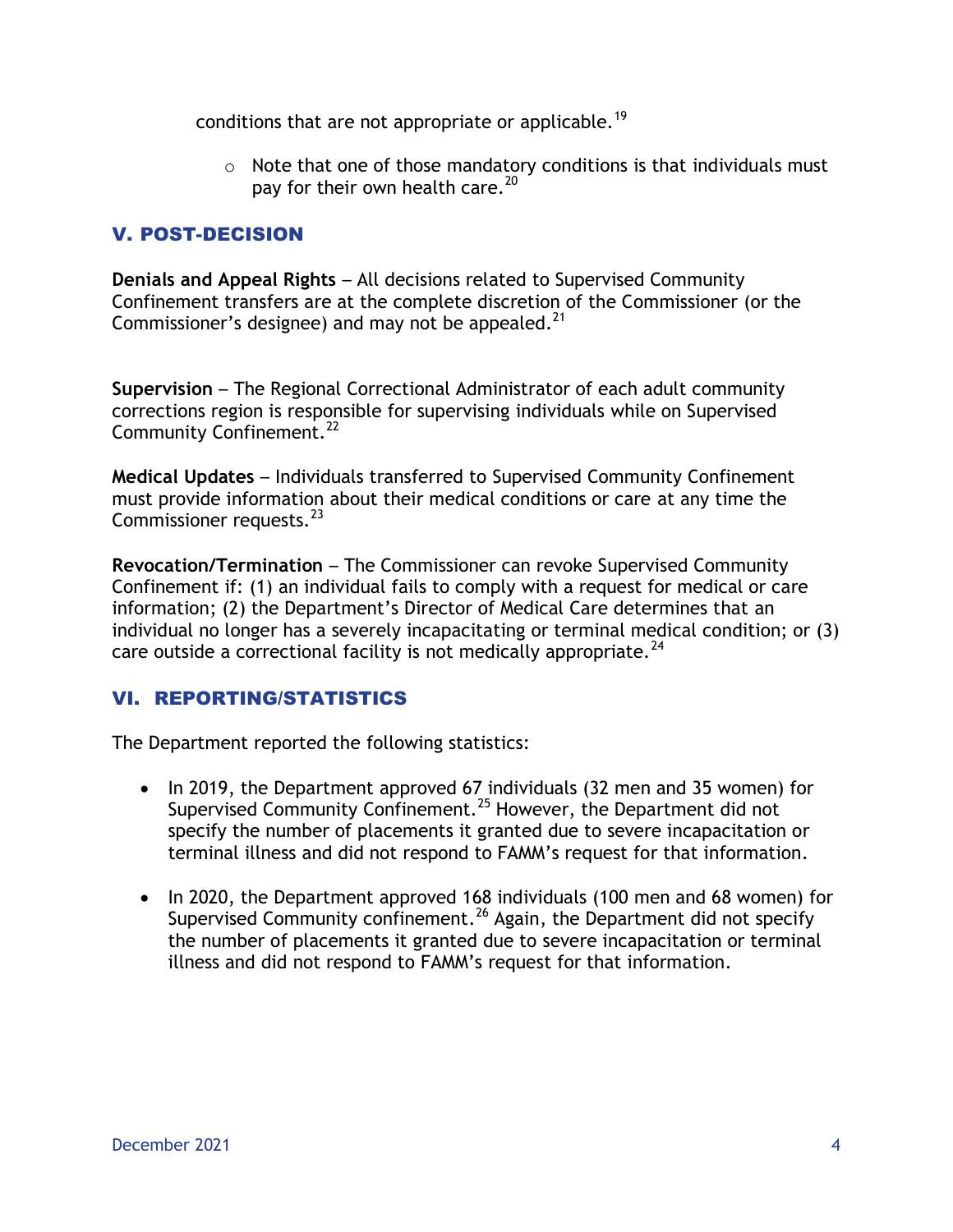# MAINE COMPASSIONATE RELEASE PRIMARY LEGAL SOURCES SUPERVISED COMMUNITY CONFINEMENT **Statute** Maine Revised Statutes, Title 34-A, § 3036-A (10) (2020), available through the Maine Legislature, [http://legislature.maine.gov/statutes/34-A/title34-Asec3036-A.html.](http://legislature.maine.gov/statutes/34-A/title34-Asec3036-A.html) **Agency Policy** Maine Department of Corrections, Chapter 27: Release Preparation, Policy 27.2-Supervised

Community Confinement (2017), § VI-Procedures: Procedure I-Supervised Community Confinement for a Terminally Ill or Severely Incapacitated Prisoner, [https://www.maine.gov/corrections/sites/maine.gov.corrections/files/inline](https://www.maine.gov/corrections/sites/maine.gov.corrections/files/inline-files/27.02%20%28AF%29%20-%20SUPERVISED%20COMMUNITY%20CONFINEMENT.pdf)[files/27.02%20%28AF%29%20-%20SUPERVISED%20COMMUNITY%20CONFINEMENT.pdf.](https://www.maine.gov/corrections/sites/maine.gov.corrections/files/inline-files/27.02%20%28AF%29%20-%20SUPERVISED%20COMMUNITY%20CONFINEMENT.pdf)

# NOTES

\* *Id. means see prior note.*

<sup>1</sup> Maine Rev. Stat. Ann. tit.34-A, § 3036-A (10); Maine Department of Corrections, Chapter 27: Release Preparation, Policy 27.2-Supervised Community Confinement (2017) (DOC Policy 27.2), § VI-Procedures: Procedure I-Supervised Community Confinement for a Terminally Ill or Severely Incapacitated Prisoner, https://www.maine.gov/corrections/policies-procedures-proposed-rules.

 $2$  Id.

 $3$  Maine Rev. Stat. Ann. tit. 34-A, § 3036-A (10); DOC Policy 27.2, § VI, Procedure I (1).

- $^4$  Maine Rev. Stat. Ann. tit.34-A, § 3036-A (10). See also Maine Rev. Stat. Ann. tit.34-A, § 3036-A (2) (D).
- $5$  DOC Policy 27.2, § VI, Procedure I (1).
- $<sup>6</sup>$  Id. at Procedure B (12).</sup>
- $<sup>7</sup>$  Id. at Procedure I (1).</sup>
- $8$  ld. at Procedure A (5).

 $9$  Id. at Procedure D (2), referencing Attachment A: Supervised Community Confinement Application.

<sup>10</sup> Maine Rev. Stat. Ann. tit.34-A, § 3036-A (10); DOC Policy 27.2, § VI, Procedure I (1).